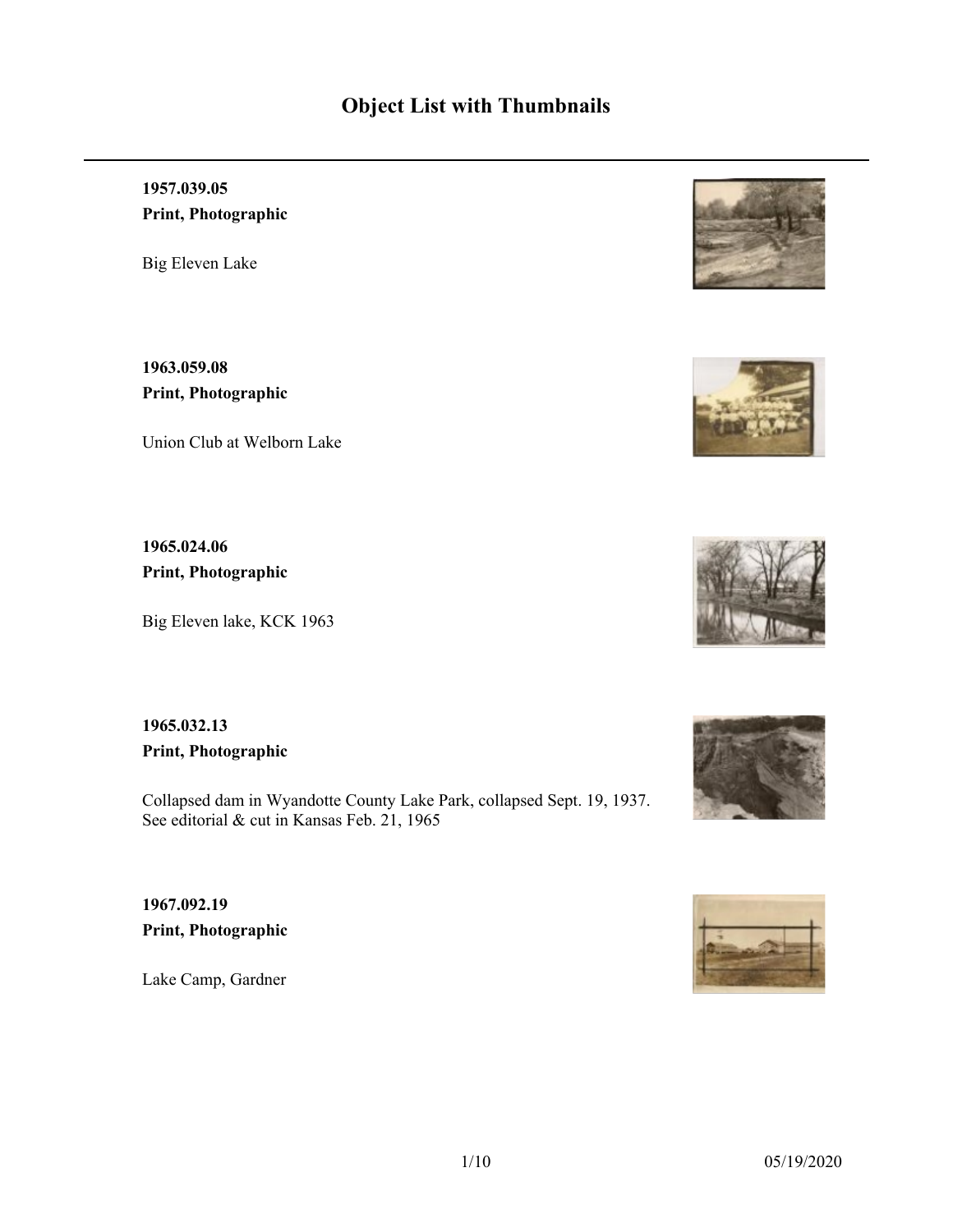# **1967.092.75 Print, Photographic**

Wyandotte County lake dam

**1971.019.08 Print, Photographic**

Aerial view Lake Forest, Bonner Springs

**1982.005.12 Print, Photographic**

Wyandotte County Lake dam collapsed, 1937

**1982.005.30 Print, Photographic**

Wyandotte County Lake dam collapsed

**1982.005.31 Print, Photographic**

Wyandotte County Lake dam collapsed









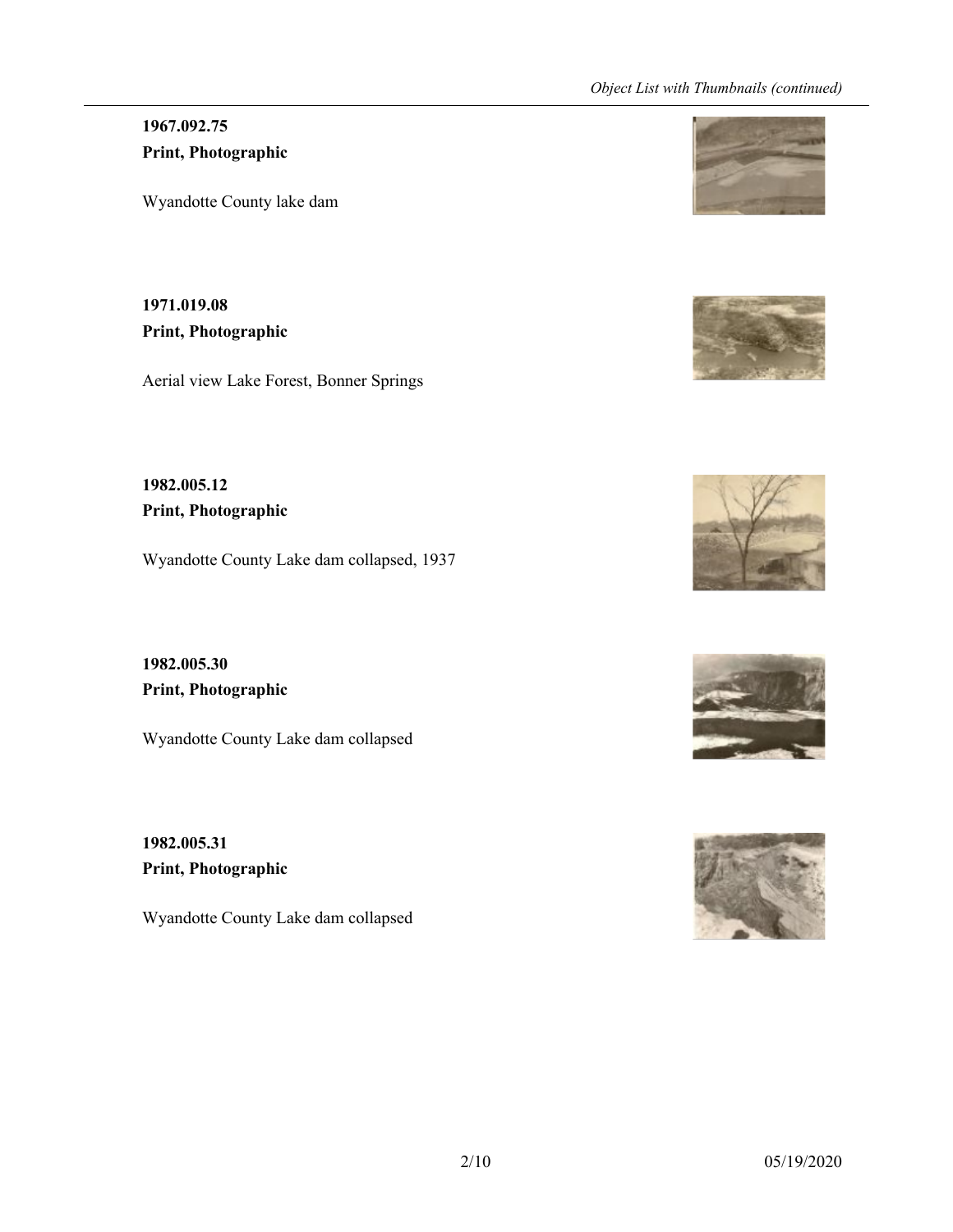**1982.005.37 Negative**

Baptism at Big 11 Lake, c. 1938

**1982.005.115 Print, Photographic**

Aerial view of Big 11 Lake

**1982.005.126 Print, Photographic**

Wyandotte County Lake dam collapse, 1937

**1982.005.214 Print, Photographic**

Wyandotte County Lake Dam, March 1943

**1982.005.1649 Print, Photographic**

Rebuilding Wyandotte County Lake Dam









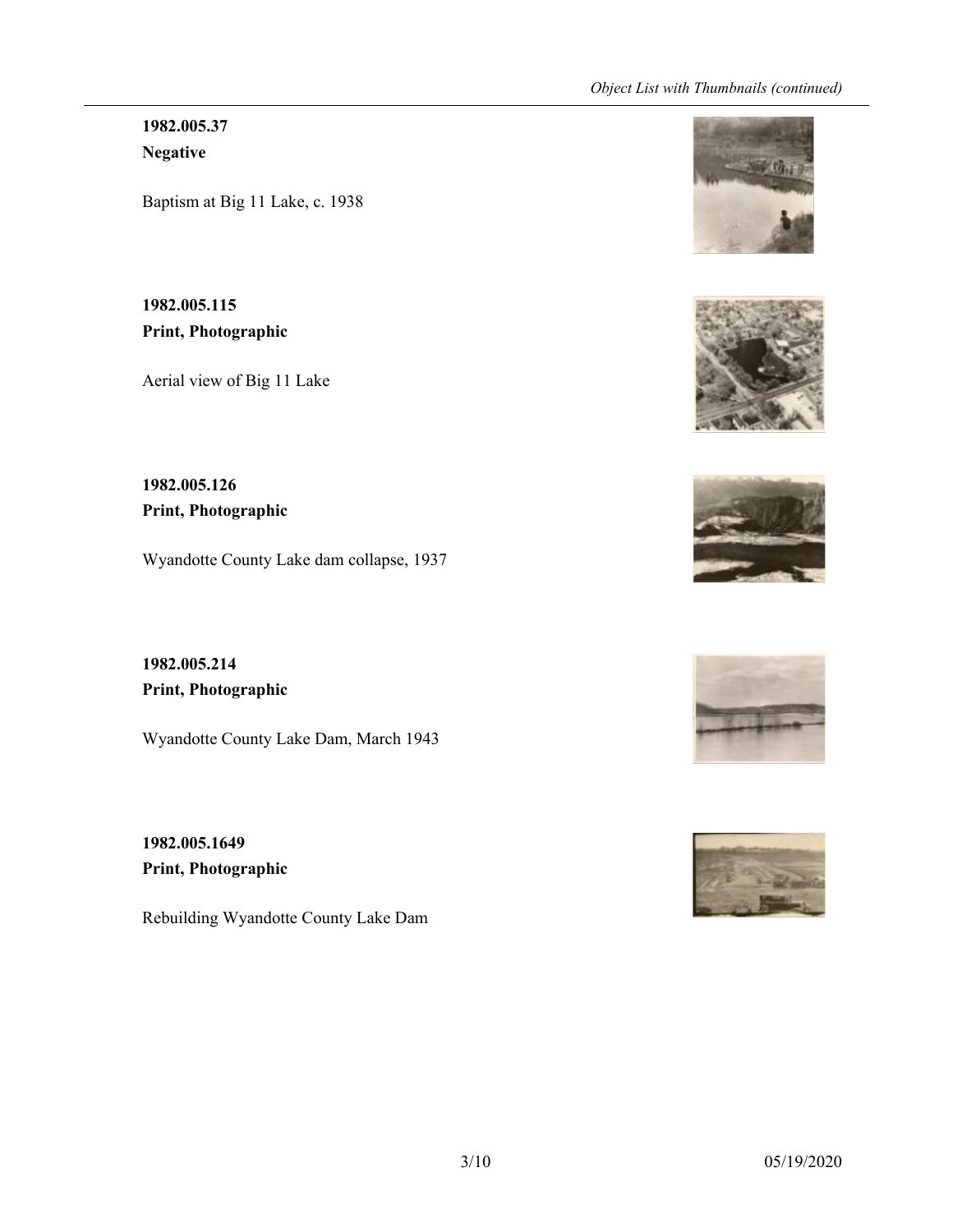### **1982.005.1669 Print, Photographic**

Dam Construction, Wyandotte County Lake, 1940

**1982.005.1670 Print, Photographic**

Grading for Wyandotte County Lake Dam, 1940

**1982.005.1672 Print, Photographic**

Davis Recreation Hall, Wyandotte County Lake

**1982.005.1674 Print, Photographic**

Construction Wyandotte County Lake dam

**1982.005.1685 Print, Photographic**

Clearing timber, Wyandotte County Lake









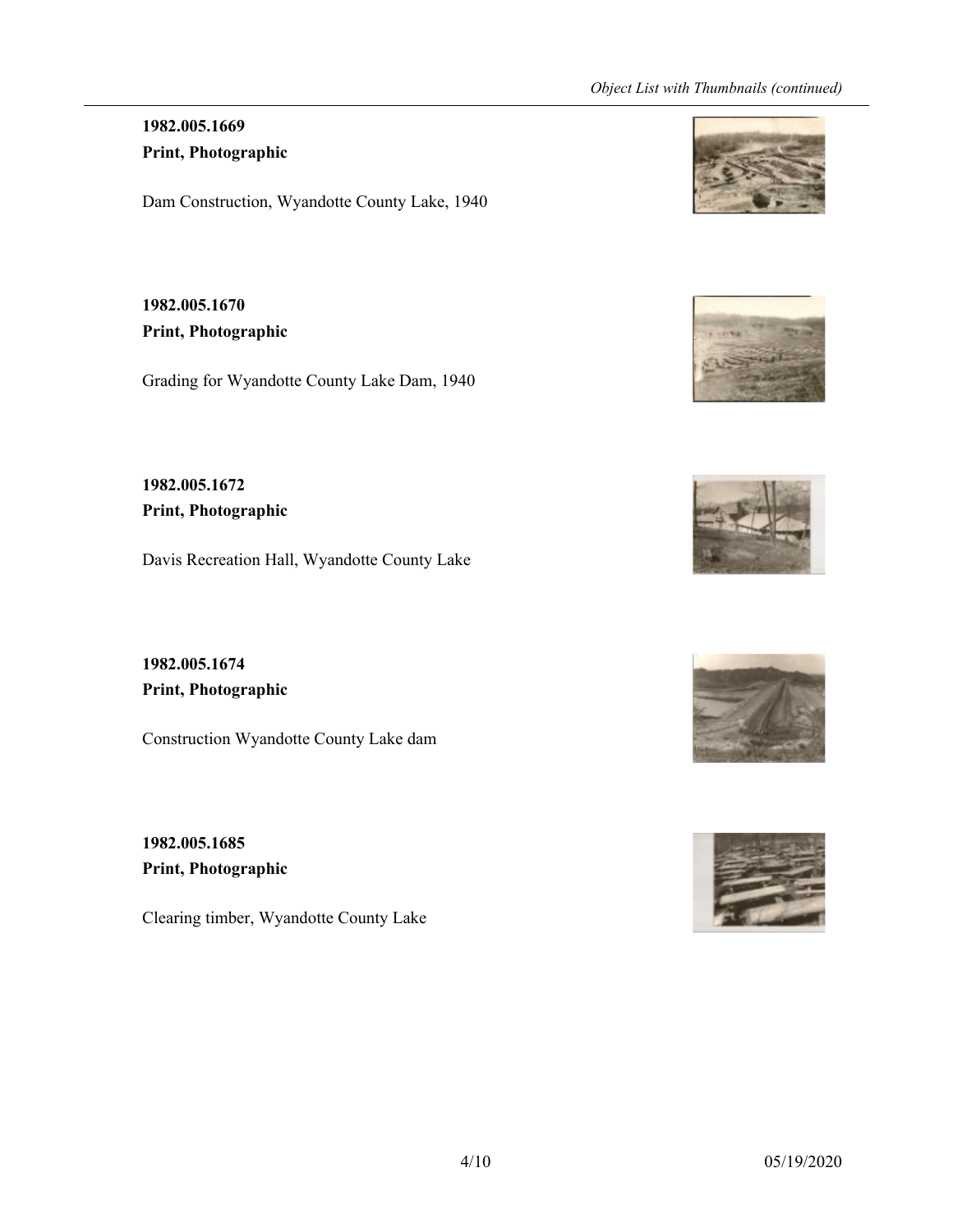**1982.005.1925 Print, Photographic**

Wyandotte County Lake Dam, c. 1937

**1982.005.1926 Negative, Nitrate**

Wyandotte County Lake dam collapse, September 19, 1937

**1983.043.47 Print, Photographic**

Wyandotte County Lake dam collapse

**1983.043.48 Print, Photographic**

Wyandotte County Lake dam collapse

**1985.046.17 Print, Photographic**

Future site of Big 11 Lake









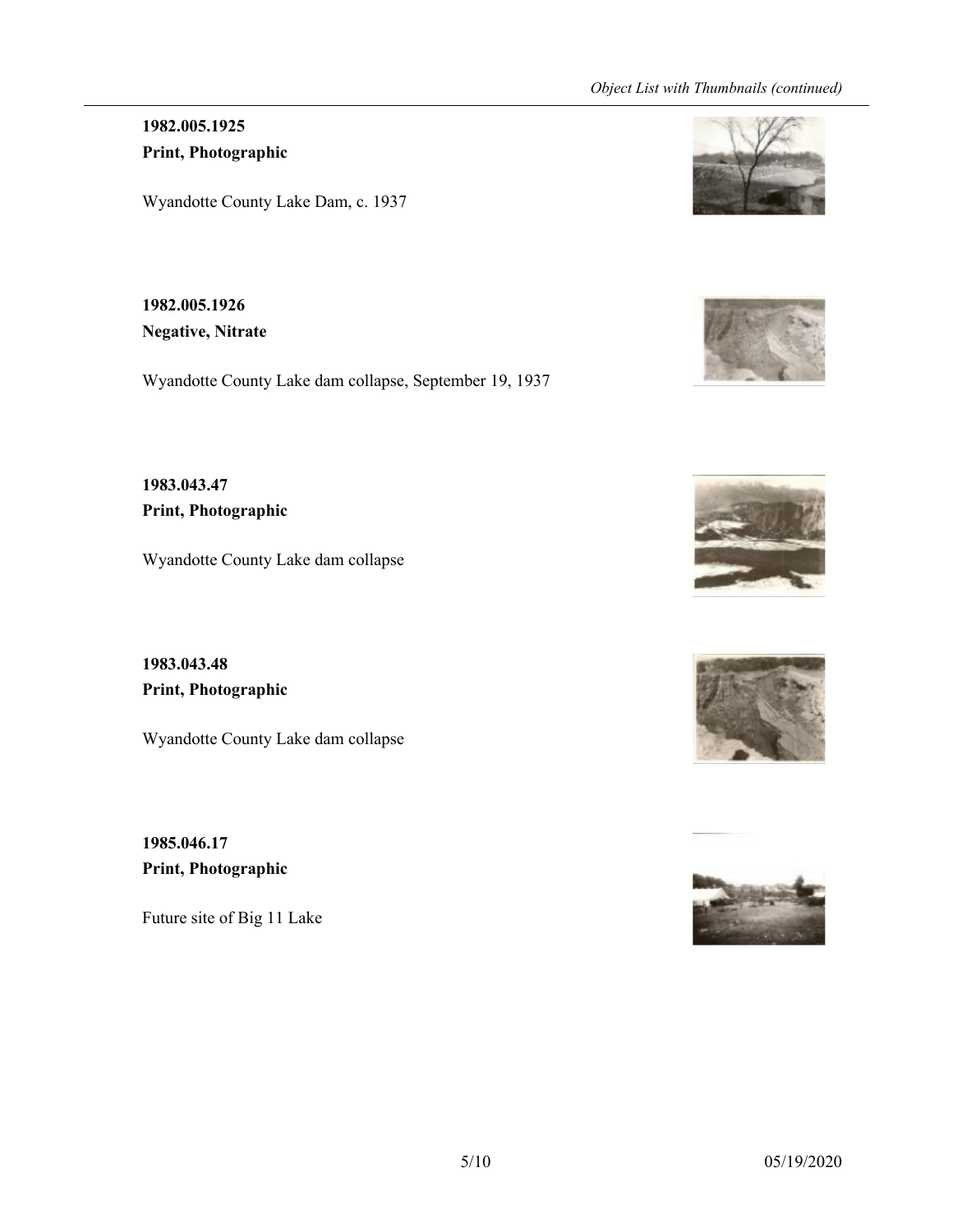### **1985.046.20 Print, Photographic**

Future site of Big 11 Lake

**1986.054.15 Print, Photographic**

Group at Lake of the Forest

**1986.065.14b Print, Photographic**

Wyandotte County Lake Community Center

**1987.004.01 Print, Photographic**

Aerial overview, March 23, 1956

**1987.004.02 Print, Photographic**

Group at Lake, June 30, 1957









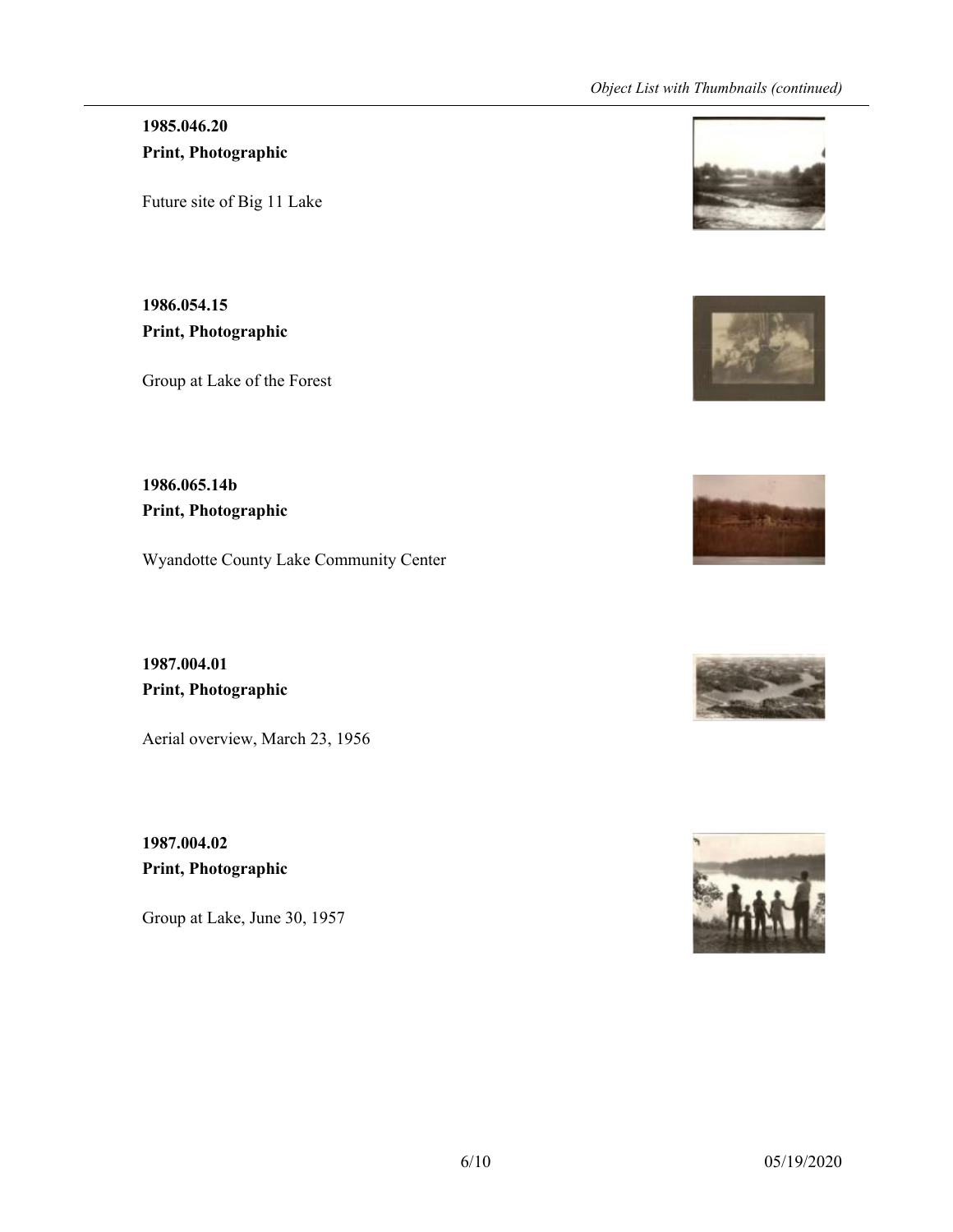# **1987.004.03 Print, Photographic**

Group at Lake, June 30, 1957

**1987.004.04 Print, Photographic**

Little show boat, June 30, 1957

**1987.004.05 Print, Photographic**

Couple at lake, June 30, 1957

**1987.004.06 Print, Photographic**

Family fishing at lake

**1987.004.07 Print, Photographic**

Boat dock, June 30, 1957









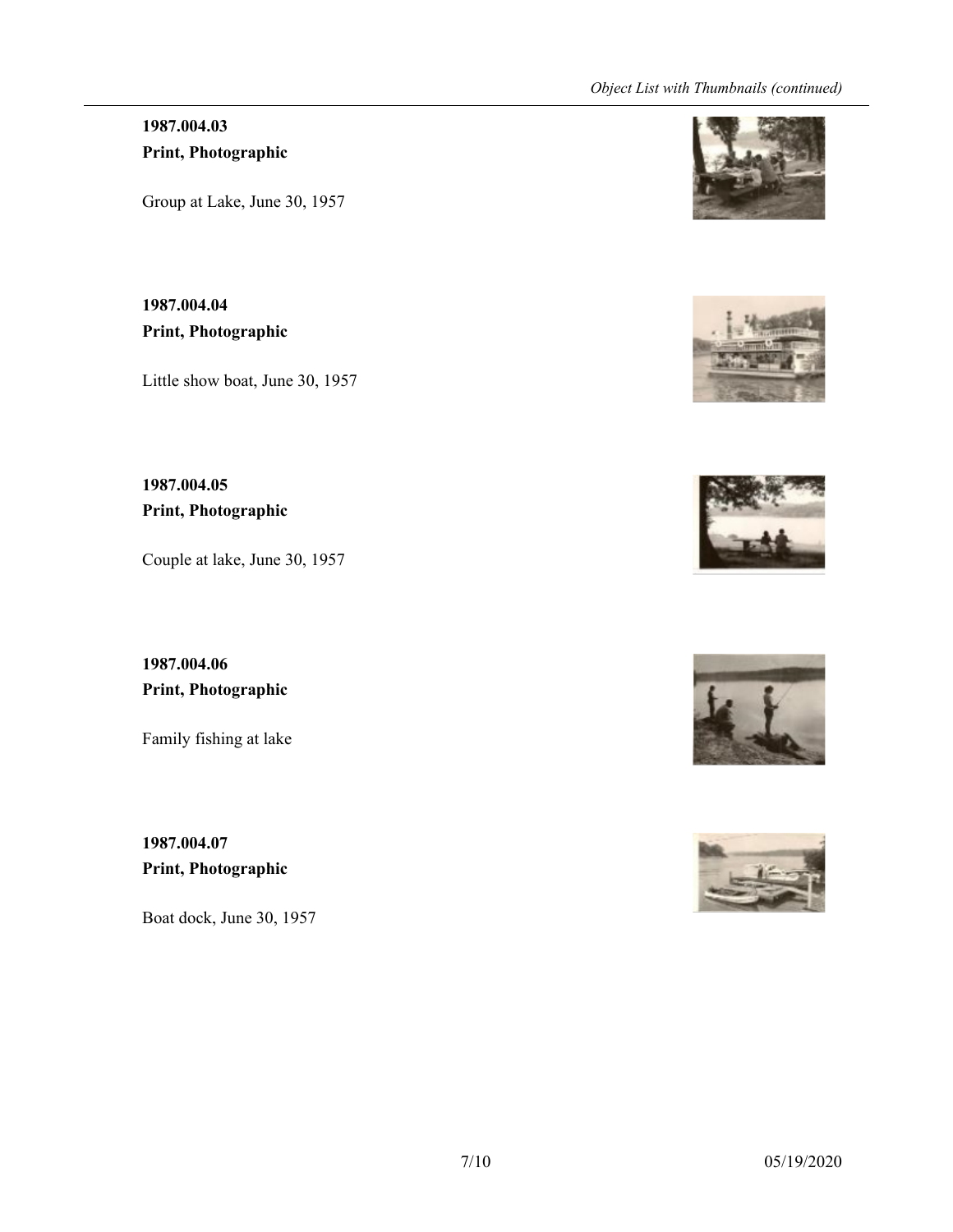# **1987.004.08 Print, Photographic**

Boat on lake, June 30, 1957

**1987.004.09 Print, Photographic**

Picnic at lake, 1957

**1987.004.10 Print, Photographic**

String of fish caught in lake

**1987.004.11 Print, Photographic**

Aerial view of boat docks, 1966

**1987.004.12 Print, Photographic**

Aerial view of lake, June 30, 1957









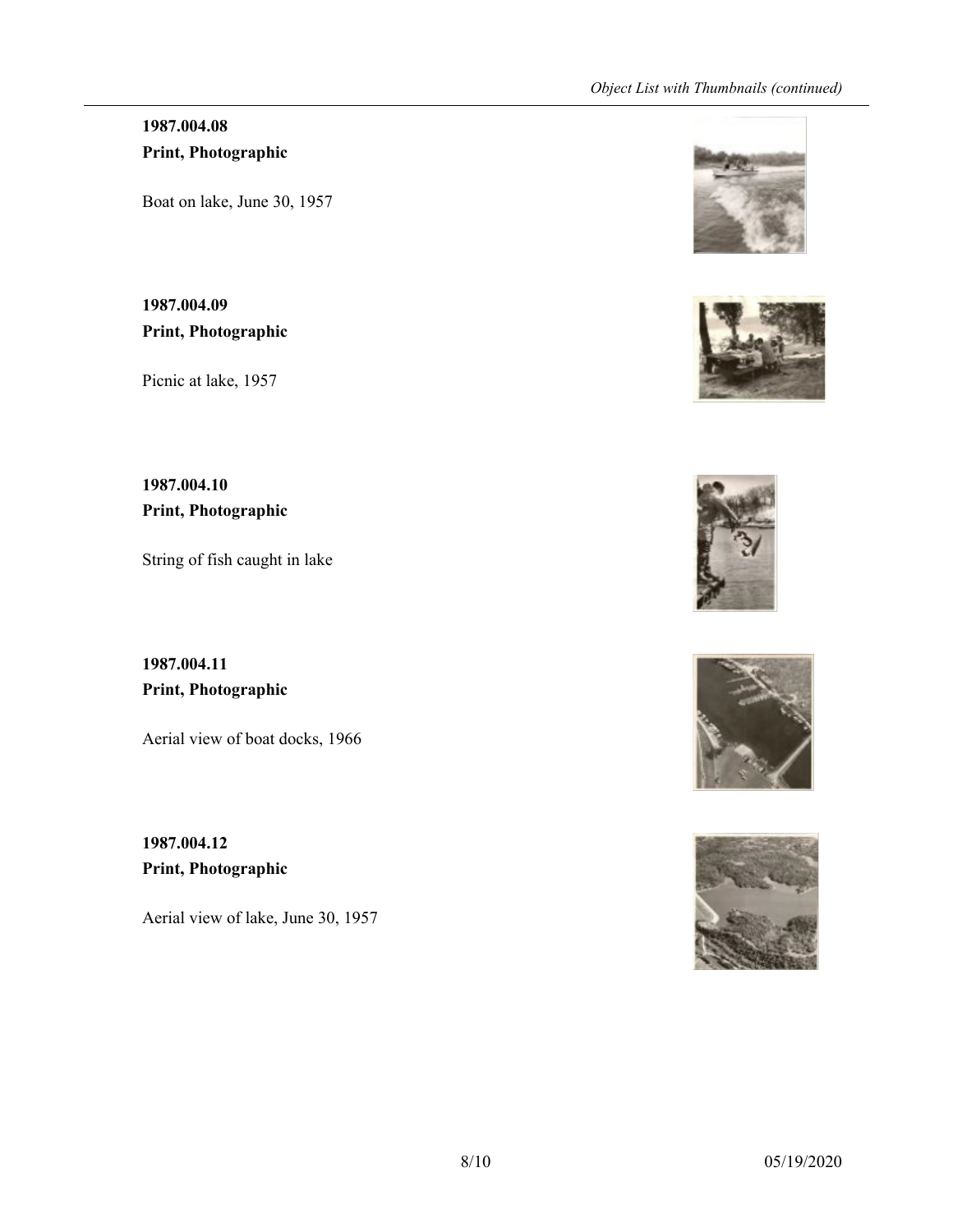# **1987.004.13 Print, Photographic**

Aerial view of lake, June 30, 1957

**1987.004.14 Print, Photographic**

Aerial view of spillway

**1987.004.15 Print, Photographic**

Picnic at the lake, 1957

**1994.042.218 Print, Photographic**

Big 11 Lake baptismal

**1994.042.219 Print**

Baptism, Big 11 Lake